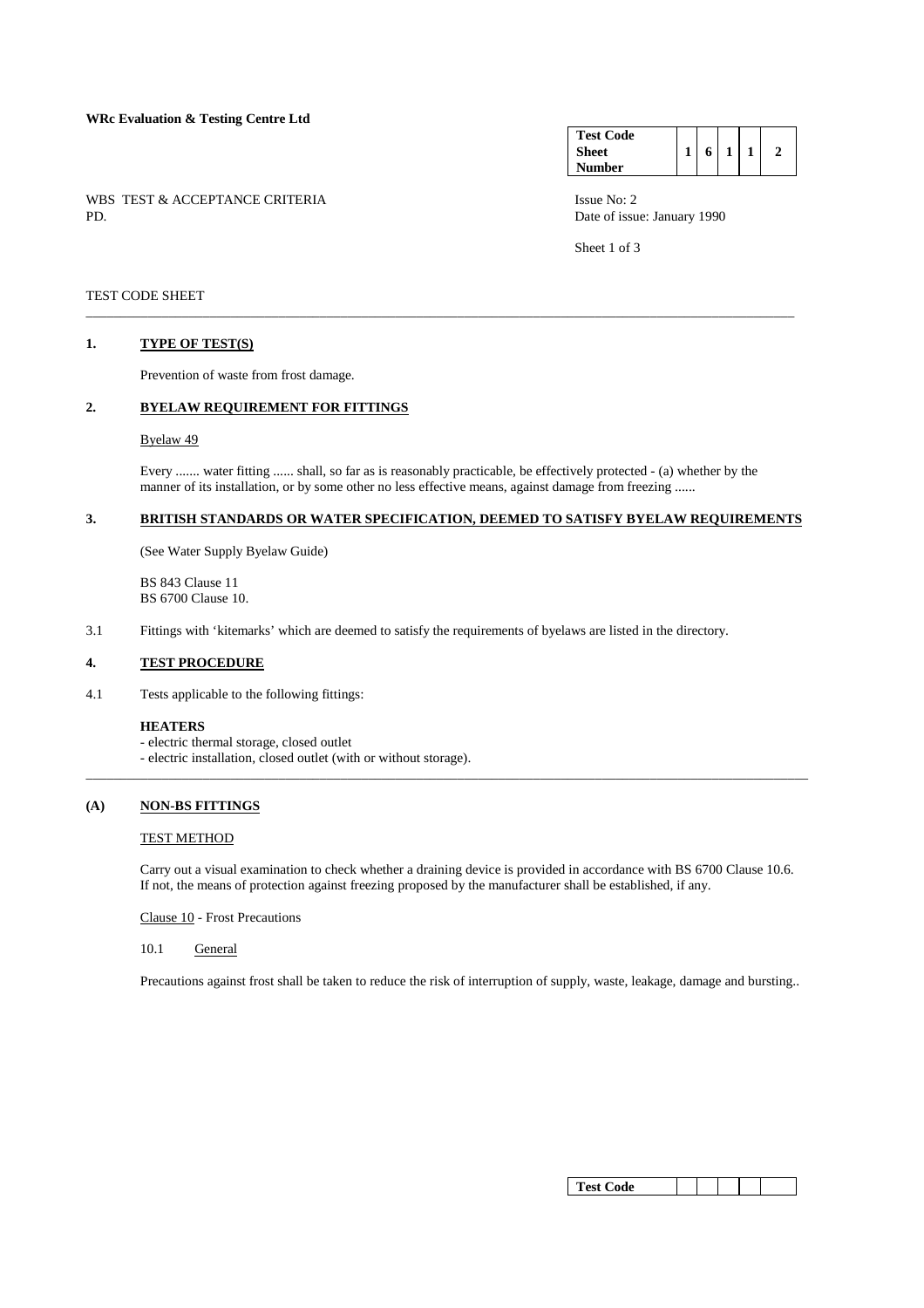| ıher | m<br> | – | o | ۰<br>_ | _ | _ |
|------|-------|---|---|--------|---|---|
|      |       |   |   |        |   |   |

 Issue No: 2 Date of Issue: January 1990

Sheet 2 of 3

# 10.2 Location of pipes, fittings and appliances

As far as possible, the layout of the water service shall be planned to avoid the following locations:

\_\_\_\_\_\_\_\_\_\_\_\_\_\_\_\_\_\_\_\_\_\_\_\_\_\_\_\_\_\_\_\_\_\_\_\_\_\_\_\_\_\_\_\_\_\_\_\_\_\_\_\_\_\_\_\_\_\_\_\_\_\_\_\_\_\_\_\_\_\_\_\_\_\_\_\_\_\_\_\_\_\_\_\_\_\_\_\_\_\_\_\_\_\_\_\_\_\_\_\_\_\_\_

- (a) external situations above ground;
- (b) an unheated part of the roof space;
- (c) an unheated cellar or underfloor space;
- (d) any other unheated part of the building, unheated stairwells or lift shafts or any other outhouse or garage;
- (e) positions near a window, airbrick or other ventilator, external door or any other place where cold draughts are likely to occur;
- (f) a chase or duct formed in an external wall.

If it is not possible to avoid these locations, then the requirements of 10.3 and 10.4 apply......

# 10.3 Pipes and fittings inside buildings.

Where is it impracticable to avoid fixing pipes or fittings in the locations given in 10.2, those pipes and fittings shall be insulated in accordance with 10.4......

### 10.4 Insulation

 In order to avoid having to drain down daily during frosty weather any pipes or fittings that are likely to freeze shall be adequately thermally insulated......

# 10.5 Local heating

 Any trace heating provided for the protection of any pipes or fittings shall be additional to, and not in substitution for, the insulation stated elsewhere in Clause 10......

### 10.6 Provision of stopvalves and draining facilities

Facilities shall be provided for isolating and draining down the pipes and fittings in the building......

\_\_\_\_\_\_\_\_\_\_\_\_\_\_\_\_\_\_\_\_\_\_\_\_\_\_\_\_\_\_\_\_\_\_\_\_\_\_\_\_\_\_\_\_\_\_\_\_\_\_\_\_\_\_\_\_\_\_\_\_\_\_\_\_\_\_\_\_\_\_\_\_\_\_\_\_\_\_\_\_\_\_\_\_\_\_\_\_\_\_\_\_\_\_\_\_\_\_\_\_\_

# **5. ACCEPTANCE CRITERIA**

 Any draining device shall meet the general requirements of BS 843 Clause 11. If no draining device exists acceptance shall be subject to installation requirements and notes regarding the need for protection against freezing, incorporating the manufacturers recommendations and/or the requirements of BS 6700 Clause 10.

| <b>Test Code</b> |  |  |  |  |  |  |
|------------------|--|--|--|--|--|--|
|------------------|--|--|--|--|--|--|